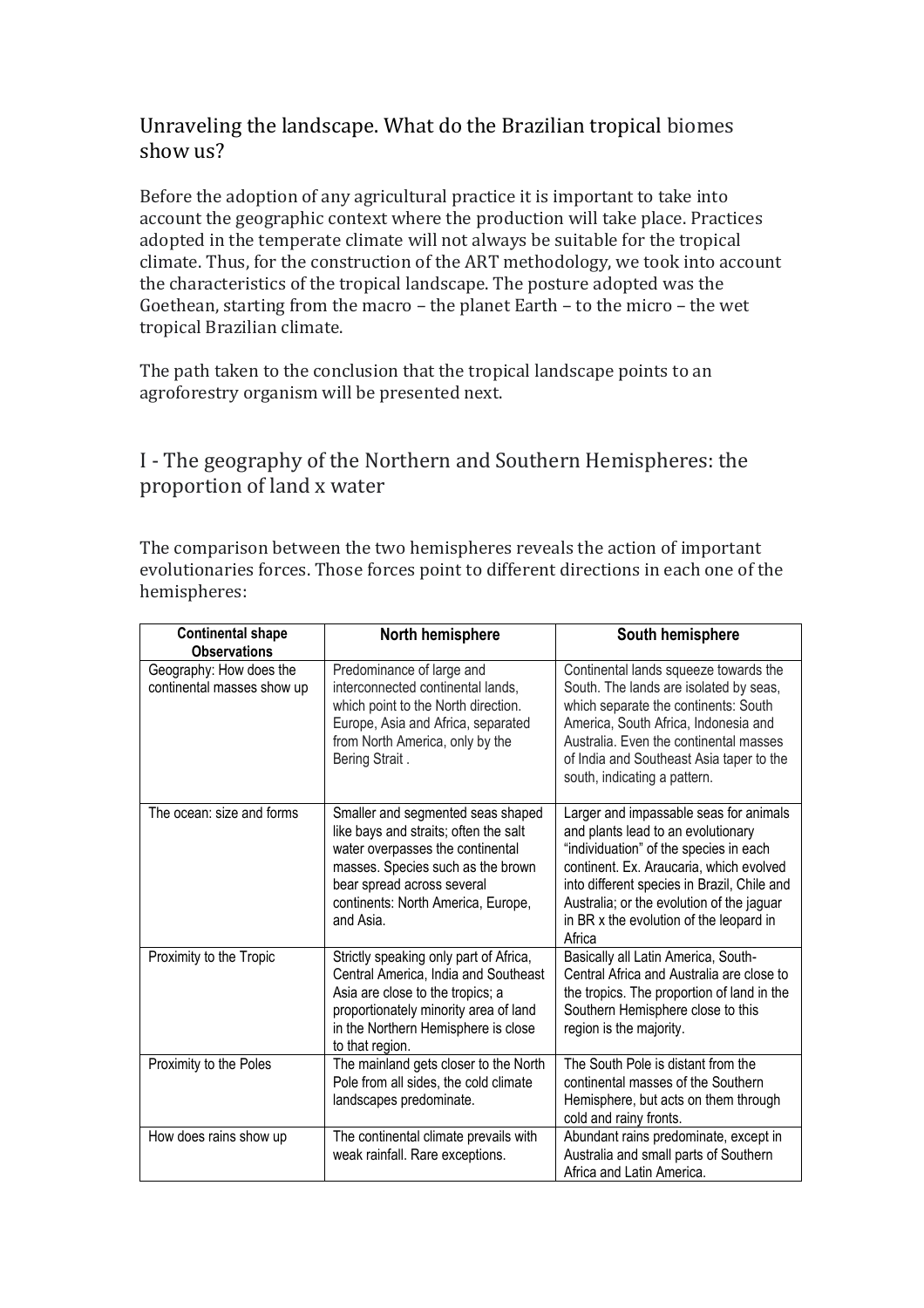| Landscapes and biomes                                                                                    | Frequent steppe and desert<br>landscapes: Hungary, Ukraine, Asia,<br>North Africa and the Upper Midwest<br>in North America. | Frequent presence of forests: Amazon,<br>Southeast Asia, Indonesia, Congo Basin<br>and Central America.          |
|----------------------------------------------------------------------------------------------------------|------------------------------------------------------------------------------------------------------------------------------|------------------------------------------------------------------------------------------------------------------|
| Evolution of the evolution<br>(sum vector of all aspects):<br>resulting in animal and plant<br>evolution | Slowed evolution of plants, but<br>accelerated evolution of animal                                                           | Accelerated and symbiogenic evolution<br>between plants and animals, forming<br>aggregates of varied magnitudes. |

ART research and formulation: the reasons for the differences between the vegetation in the Northern and Southern Hemispheres.

1. The distance from the Equator / Warmth influence: The warmth is a characteristic of the equator region. The distance of the continental masses of the Northern Hemisphere from the equator is the reason for the slow evolution of forest which is expressed in little biodiversity and reduced vegetation size.

The proximity of the continental masses of the Southern Hemisphere from the Equator brings the stimulus of heat necessary to intensify the forest evolution in that hemisphere.

2. The presence of great extension of water / Moisture influence: The large continental extensions of the Northern Hemisphere divert the mainland from the sea fluidity and humidity. The result is a simplification and standardization of the vegetation which leads to the savanna or desert-steppe landscapes. Consequently the agriculture practices follow the savanna inclination, being even dependent on ruminant breeding. Typical of this region.

The continental masses in the Southern Hemisphere blend themselves with the seas. It allows the moisture to flout through extensive areas resulting in frequent and abundant rains. The flow of water favors the evolution of forests, consequently agriculture has an agroforestry vocation.

## 3. The Landscape evolution/ Symbiosis influences

In the lands of the Southern Hemisphere, where the climate is warmer and rainier, life processes are more intense. Consequently, the evolution of landscapes is also faster and more complex. The mutualistic and symbiotic relationships take a leading role in the evolution of tropical forests, where the diversity and interaction among the species are greater than in the steppesavanna landscapes of the Northern Hemisphere. When forests are present in the Northern Hemisphere they tend to form monocultures, such as the large coniferous forests.

The plant evolution along continental extension, reveals itself as a great evolutionary metamorphosis: the more intense the heat, accompanied by sufficient precipitation, the greater the size of the trees and the biodiversity.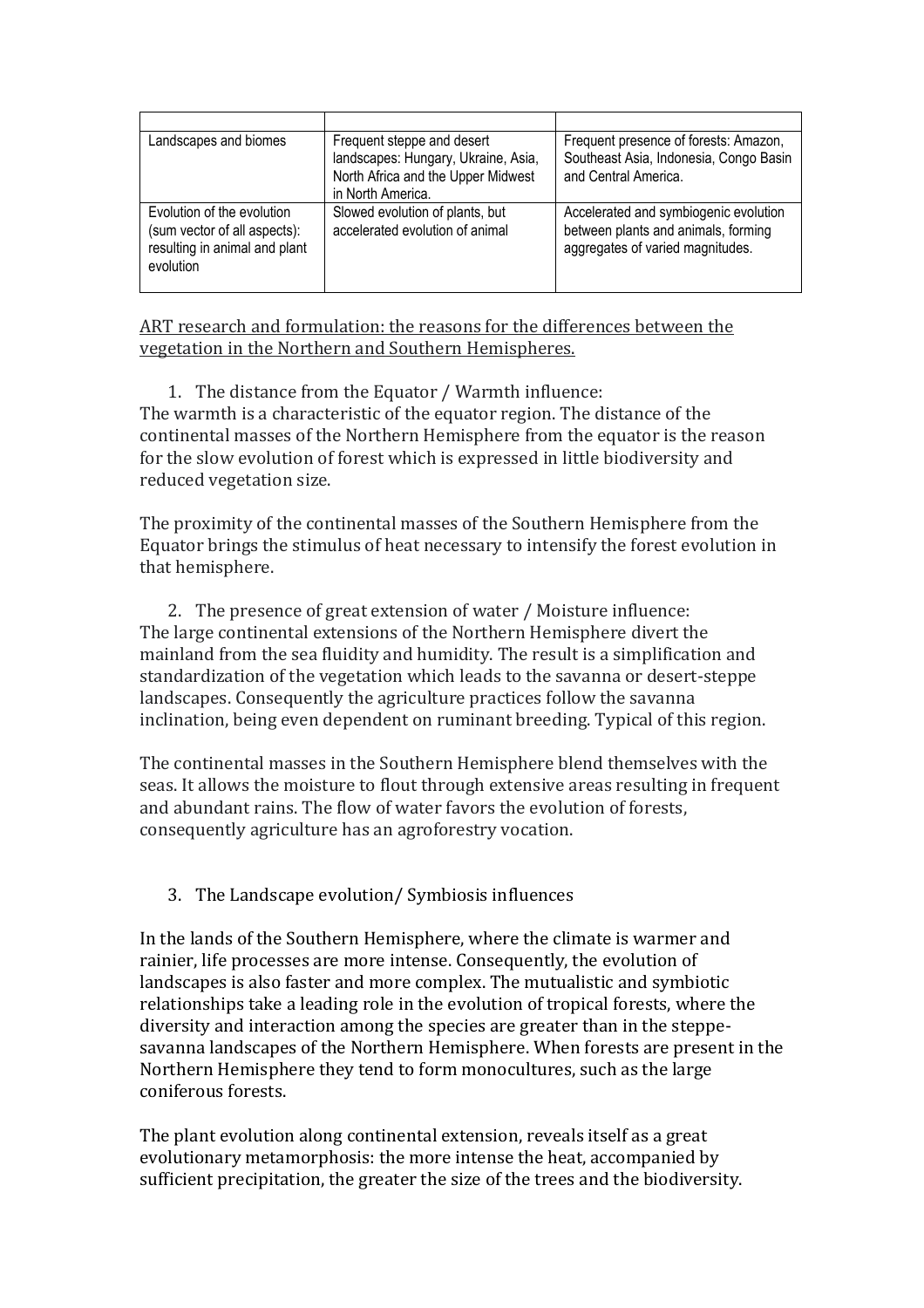# II - The emergence of different biomes as a consequence of precipitation and heat interaction

Below is an illustration of the relationship between the shaping of large biomes according to temperature and precipitation.

For more details on the transition among biomes, see Annex I.



Source: [www.mugansbiologypage.com](http://www.mugansbiologypage.com/) , adapted from Whittaker

Bringing this information to the Brazilian Tropic, we find equivalences between those biomes and the Brazilian ones. But with some particularities:

- Tropical rainforest = equivalent to the Amazon perhumid rainforest and to the Atlantic Forest;

- Tropical seasonal forest = equivalent to the Cerrado, but with particularities\*;

- Tropical thorn scrub and woodland = equivalent to the Caatinga;

\*The Cerrado is a forest burned frequently. It is extended over very well-drained plateaus and has a typical quality that is an evolutionary adaptation to fire. The plants have underground trunks or aerial trunks with a thick layer of cork.

The combination of tropical heat and regular and abundant rains in almost all Brazilian territory leads to a high biodiverse and mutualistic forest evolution. It is a characteristic of the Brazilian landscapes even in precarious edaphic conditions (soil characteristics).

## III - The polarity between the Savanna and the perhumid Forest

When comparing the Savanna, typical of the African Continent, and the South American Peruvian Rainforest we observe that despite being in a similar latitude, they presented different evolutionary aspects.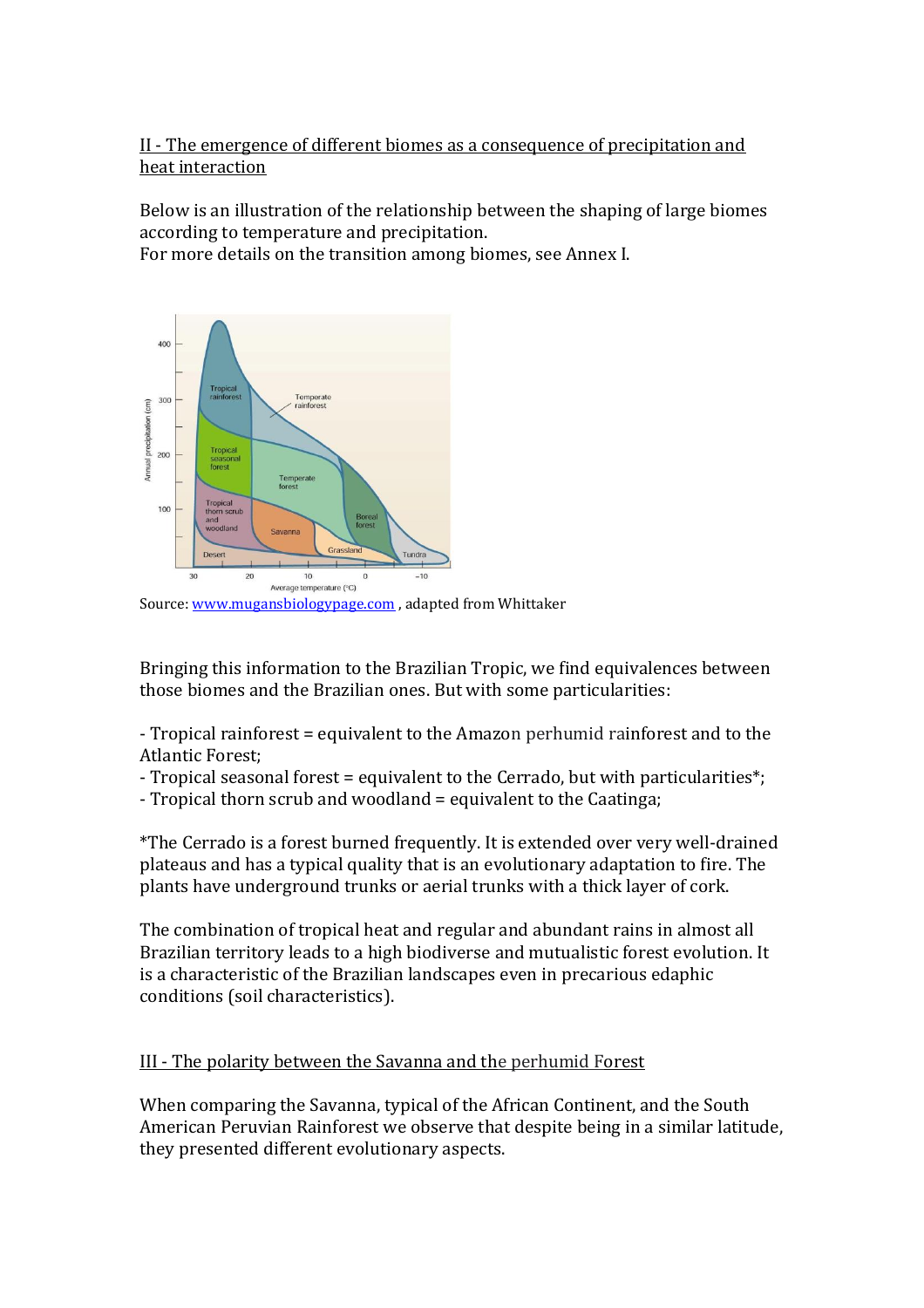The ultimate expression of the African Savannah is its large fauna. Each one of the herbivores, notably the ruminants, forms an emancipated being. They have a ruminal microbiota with an incredible capacity to digest fibrous grasses. Later, they are food for an extensive chain of carnivorous animals.

Everything indicates that the great distribution of rains in the Peruvian Forests allowed the trees and small animals to evolve while large animals occupied the dry and open Savannah.

Thus, large animals are replaced by an immense Forest mosaic composed of trees, lianas and Epiphytes associated with social insects and small vertebrates (reptiles, birds and mammals). It is in this environment that the soul of the Tropical landscape realizes itself, just as the soul of the Savannah is revealed in large animals.

|                                   | Savannah                                                                                                                             | <b>Perhumid Forest</b>                                                                                                                                                       |
|-----------------------------------|--------------------------------------------------------------------------------------------------------------------------------------|------------------------------------------------------------------------------------------------------------------------------------------------------------------------------|
| Number of animal<br>species       | 116 large species of animals,<br>including mammals.                                                                                  | Only in the Amazon there are 300 species of<br>mammals, not including other classes.                                                                                         |
| <b>Animal species</b>             | Many ruminants and ungulate<br>animals (with hooves)                                                                                 | Few ungulates, but many small mammals, many<br>species of birds and reptiles. Many animals with<br>frugivorous and insectivorous food habits.                                |
| Landscape<br>overview             | Open landscape, predominance of<br>tropical grasses.                                                                                 | Dense forests with no grasses                                                                                                                                                |
| Flora in the<br>riparian forest   | Predominance of trees                                                                                                                | Predominance of palm trees                                                                                                                                                   |
| Predominance of<br>fauna or flora | Territories demarcated by large<br>animals: lions, rhinos, elephants.                                                                | Territories demarcated by plants. Only in the<br>Amazon there are 70.000 species of<br>gymnosperms and angiosperms. It means 850<br>species in 1 ha, possibly 2000 in 10 ha. |
| Symbiotic<br>relationships        | Large animals as a closed<br>emancipated organism. The<br>symbiotic relationship takes place into<br>their organism, into the rumen. | Rainforest as a semi-open organism, rich in<br>species including many human-beings. Many<br>mutualistic relationships among species.                                         |
| <b>Historical human</b><br>habits | Human beings from ancient times<br>with nomadic habits                                                                               | In the Amazon villages with 11 million inhabitants<br>were formed in the past, with the presence of<br>many roads and waterways.                                             |

Below a comparison of the characteristics of the fauna and flora of the Savannah x Peruvian Forests

The characteristics of each landscape point to an agricultural vocation. While the Savannah agricultural organism is suitable for cultivated pastures and cereals, usually in monoculture; the Perhumid agricultural organism indicates a vocation for agroforestry systems. The proper agriculture management in the savannah is crop rotation, while in the n perhumid organism, the emphasis is on polycultures. *The herb-fruit-forest organism is the great inspiration of* ART.

## IV – The tropical forest as a plant-animal-human organism

In addition to high temperature and water disponibility, biodiversity is another characteristic that draws attention to Tropical Biomes. The variation in the number of species is huge. Heat and rain are factors that multiply exponentially the number of species.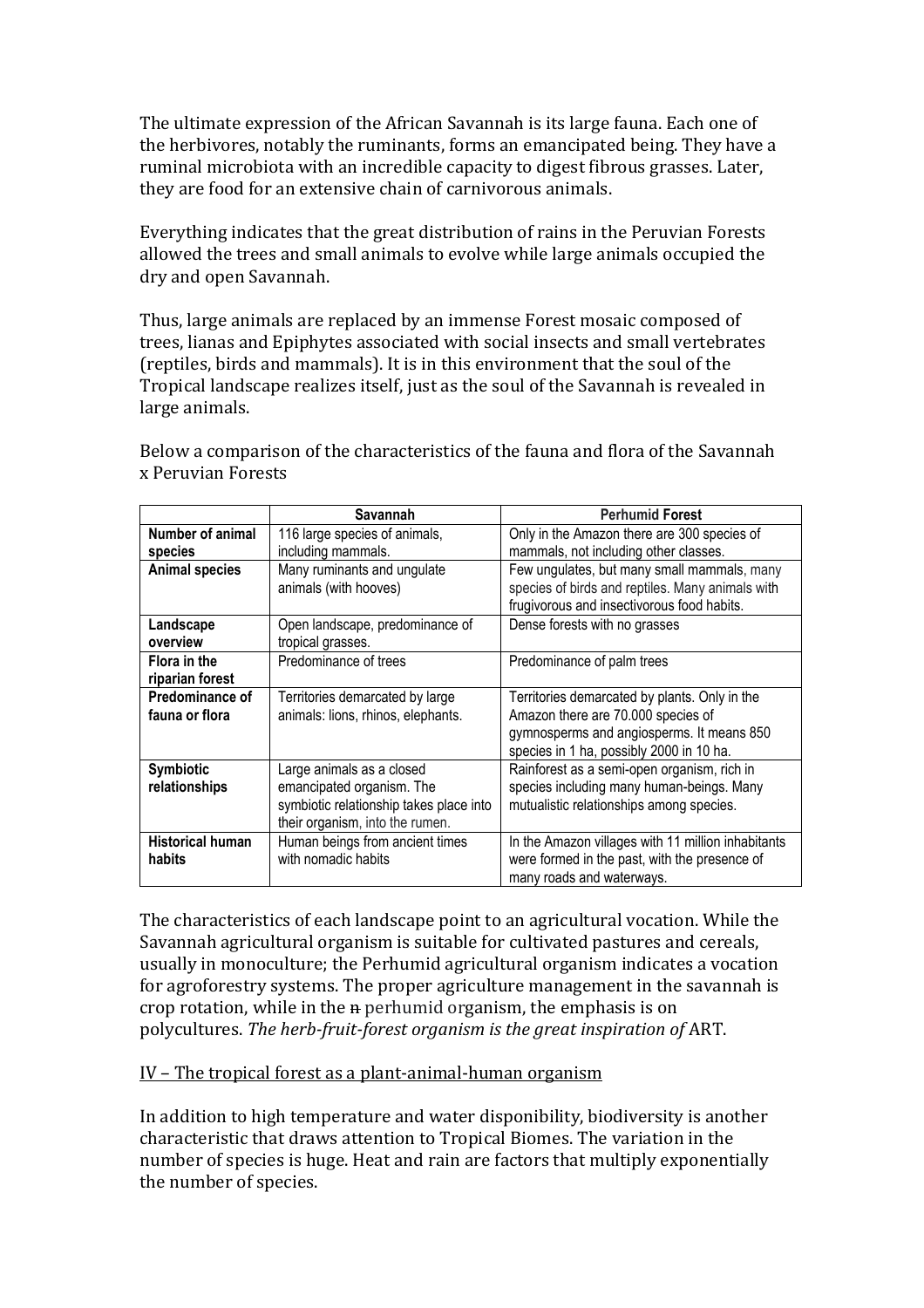| BIOMES (from the coldest to the hotter and | <b>PLANT</b> | <b>MAMMALS</b> | <b>BIRDS</b> | <b>SOCIAL INSECTS</b> |
|--------------------------------------------|--------------|----------------|--------------|-----------------------|
| wetter                                     |              |                |              |                       |
| Tundra                                     | 20           | 48             | 400          |                       |
| Taiga                                      | 40           | 85             | 550          |                       |
| <b>Broadleaf forest</b>                    | 8.000        | 140            | 1500         | 150                   |
| Mediterranean vegetation                   | 8500         | 30             | 700          | 180                   |
| Desert / Sahel                             | 4000         | 70             | 100          | 220                   |
| Dry savannah and Wet Savannah              | 40.000       | 220            | 2000         | 450                   |
| <b>Perhumid Tropical Forest</b>            | 190.000      | 550            | 4000         | 700                   |

Source: Manfred von Osterroht, 2017: calculations and estimates after years of studies and research.

# **Qualitative Biodiversity: Mutualistic Symbiosis**

The greater the diversity, the greater the interaction among species. The tropic's biodiversity grows not just quantitatively but also qualitatively. It is expressed by the mutual support among species by joining plants, insects and animals in small "teams". Together, they form communities or circles of interconnected and complex companionship. They are stable as they are dynamic.

It is essential to characterize these interactions which are: long-lasting, mutual and beneficial to everyone. They last so long that they lead to a co-evolution, when configuring mandatory relationships.

#### ART research and elaboration: mutualism acting as alchemical preparations

- 1. In a simple and generic way we can say that, in the tropics, no living-being lives by itself, one species helps another. An example is the *Araucaria angustifolia*, which is almost always accompanied by the *Podocarpus spp*  and frequently by the bracatinga (*Mimosa scabrella*), as observed in Southern Brazil and in the Mantiqueira chain of mountains. Besides that, they are dispersed by birds, rodents and monkeys being in relationship with those species. The reason for those and other relationships still need to be better studied. The fact is that they do occur. It is only necessary to take a close look at the landscapes to notice.
- 2. The more tropical and forested a landscape, the more its species prefer to be surrounded by different beings. An example is the Juçara (*Euterpe edulis*) which is usually seen growing encircled by dozens of different families and hundreds of species. It never appears alone in a spot as do the nettles of the Temperate climate or the grasses of the Savannah.
- 3. Sometimes a new multiple being appears. It means: a living being associated with others transforming themselves in just one. That is the case of Embaúba (*Cecropia spp*), a myrmecophyte which lives in symbiosis with *Azteca spp* (ants) forming a unique organism. The Embaubá provides shelter and food to ants. The ants, in turn, defend the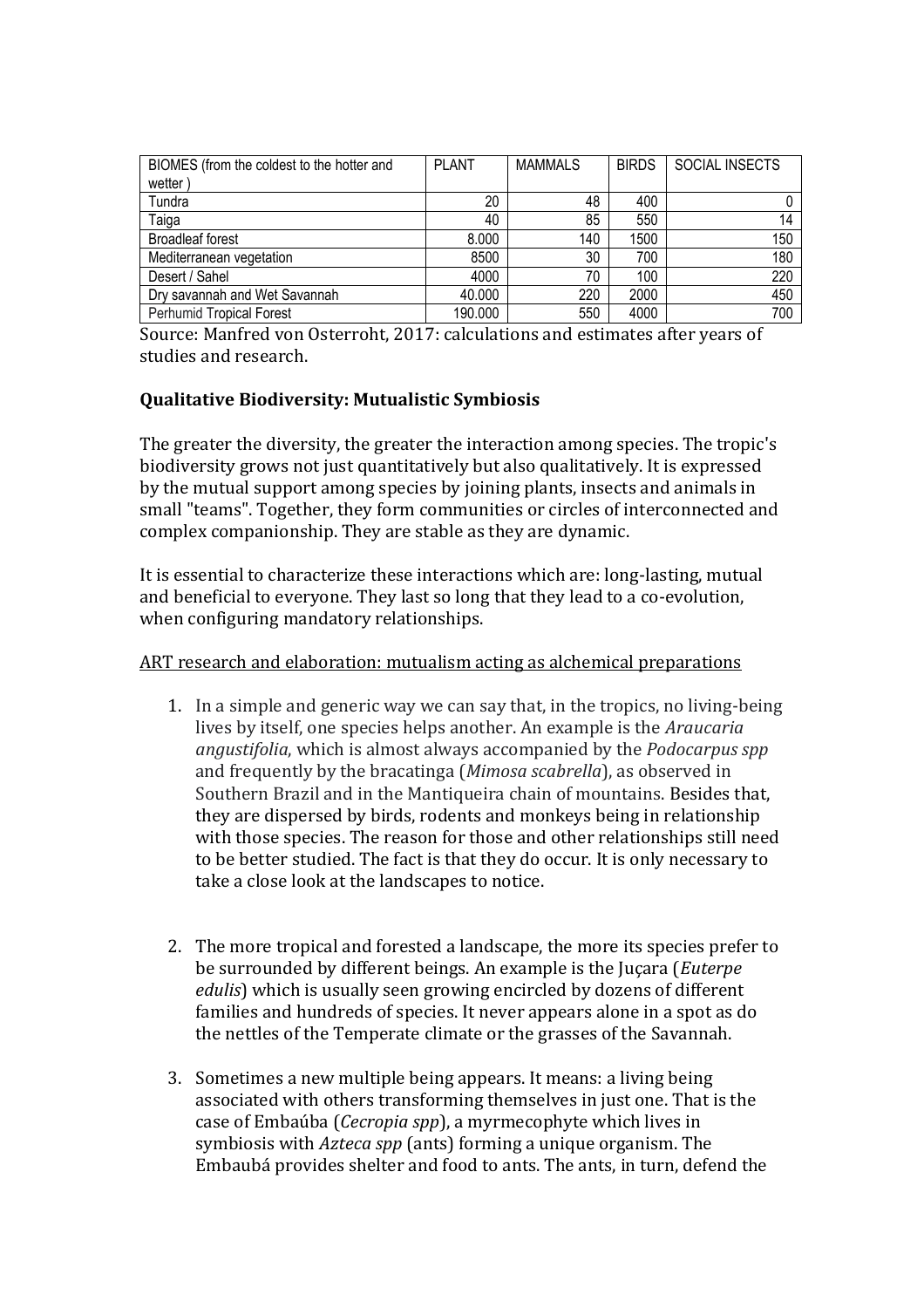host plants against attack by herbivores and climbing plants. We can say that they are on the path to symbiogenesis (Margulis).

*Those characteristics of the humid Tropic point to distinguished processes that promote food quality. The evolution of the humid tropics indicates a transition from alchemical to living preparations: living beings acting on other beings in the context of an agroforestry organism. The strengths of the alchemical preparations are introduced by other suitable relationships in the context of mutualistic associations.*

V - The Animal Gesture: shape and behavior in different biomes

The size and food habits of the animals are an expression of the landscape as shown in the table below. Europe, Asia, North America and Africa are characterized by having medium and large herbivores which live in meadows and savannas. In Brazil, medium to small animals that live in forests predominate. Those forests are sometimes denser and other times thinner.

| Landscape elements         | <b>Europe</b>             | <b>African and Asia</b>      | <b>Brazil</b>             |
|----------------------------|---------------------------|------------------------------|---------------------------|
| Size of predominant        | Medium to large           | Large                        | Small to medium           |
| fauna                      |                           |                              |                           |
| Medium to large            | Cattle, equine, mule, red | Antelopes, gazelles,         | Tapir is the biggest; all |
| herbivores                 | deer, moose, musk ox,     | wildebeests, zebras,         | others are smaller.       |
|                            | reindeer.                 | giraffes, buffaloes, rhinos, |                           |
| Usual Landscapes           | Grassland, meadows and    | Desert, dry and wet          | Dry and wet forests       |
|                            | forests.                  | savanna, and forests.        |                           |
| Preferred habitat of most  | Ground, meadows and       | Open savanna                 | Tree tops, the canopies   |
| quadrupeds                 | forests.                  |                              | themselfs                 |
| Pastures for oxen, goats,  | Native and planted        | Grasses from savanna         | Planted pastures with     |
| horses and donkeys.        |                           |                              | grasses imported from the |
|                            |                           |                              | African savanna.          |
| Effect of large herbivores | Coexist harmoniously      | Generate open and            | They damage and destroy   |
| in the forest              |                           | savannah spaces              | the entire underwood.     |
|                            |                           |                              | They compromise the       |
|                            |                           |                              | entire ecology.           |
| Carnivorous species        | bear, lynx and wolf       | leopard, lion and tiger      | Jaguar, Ocelot and        |
|                            |                           |                              | Moorish Cat               |
| Carnivorous ants food      | Feed insects              | insects and small            | Insects, small and        |
|                            |                           | vertebrates                  | medium vertebrates        |
| <b>Bees</b>                | Predominance of Apis sp;  | Predominance of Apis sp;     | Predominance of           |
|                            | few subspecies            | few subspecies               | meliponines (stingless    |
|                            |                           |                              | bees): 300 species.       |

ART research and elaboration:

1. Ruminants and horses play an important role in European culture. Since the beginnings of farming cattle, mules and horses have been present in the landscapes. We see them represented in the oldest cave paintings on the Iberian Peninsula. In North Europe other ruminants are present such as the Scandinavian elk, musk ox and reindeer.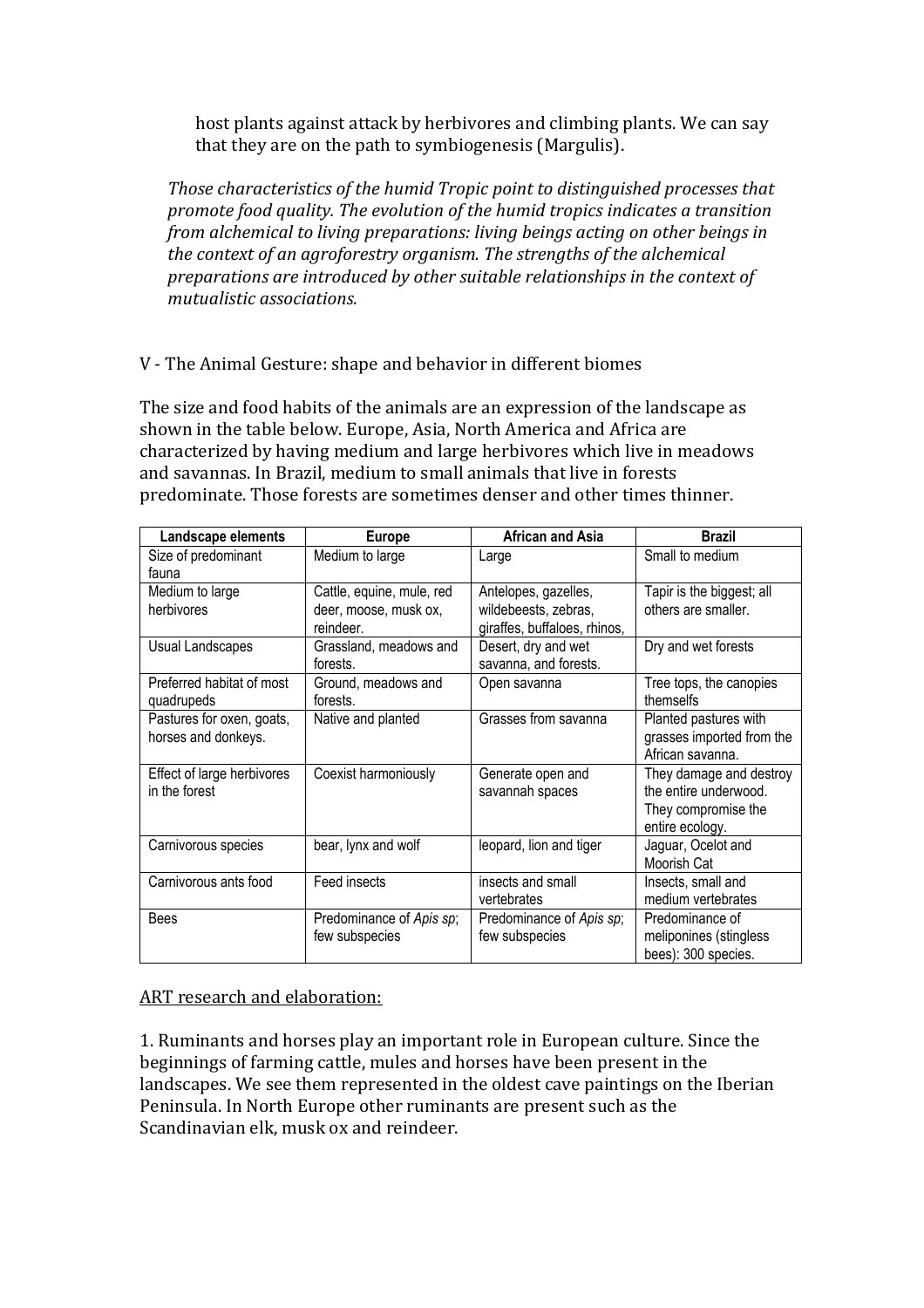2. In Africa the herbivores, antelopes, gazelles, zebras, wildebeests, buffalos and rhinos are herds, giraffes and elephants are seen across the savanna landscape.

3. The largest Brazilian land herbivore is the tapir which is the size of a calf and lives in riverside forests. Much of the Brazilian fauna is small and agile and inhabits the tops of trees, rarely stepping on the ground. There are few ungulate animals (with hooves). Birds, reptiles and arboreal mammals predominate.

4. Some surprises when observing social insects. Army ants form gigantic mobile colonies. Considering the colony one being, it is among the largest carnivores in the forest, being dangerous even to humans. One colony could be considered a proper phalanx capable of devouring an animal in a few minutes. They do not live at fixed spots. They migrate according to forest cycles. They make their nests with their own body. Are they the equivalent of the lion or the tiger, representing the great carnivore of the forest? If it is the case they still preserve the agility of small size animals.

5. Among bees the meliponines are a bigger surprise. Hundreds of stingless species adapted to different parts of the forest mosaic. Why did the evolution of bees in the forest go in the direction of losing the stinger? They left behind an important defense tool which is kept in the bees outside the forest environment. Nowadays we understand that each small mosaic in a forest has its own defense structures releasing the bees from the sting. And if present it is atrophied. The defense of each mosaic is done by other beings and so they live in cooperation. Another consequence of this evolution is the tiny size of the colonies and of each individual insect.

If each mosaic piece defends its bees and if it is complete in itself then each mosaic is a forest organism at the same time open and closed in itself. Each part of the mosaic has specific plants, animals and human elements. Humans cannot be left out. The Amazon sheltered a vast indigenous culture for millennia. It was once inhabited by 11 million indigenous, according to estimations. Landscapes without humans are rare. The most common in tropical forests is the indigenous culture associated with the evolution of forests.

VI – The management of the cultivated Brazilian Tropical landscape

The Brazilian landscape shows archetypal evidence that calls for an agroforestry organism. Instead of grazing cattle as successors to the forest, which would be an evolutionary setback, the evolution points to a community of trees and shrubs with birds, insects and all arboreal fauna.

European teachings do not fit into the Brazilian landscape in an organic way and they are not proving to be promising. It seems that the Brazilian Tropical landscape rejects European agriculture due to the lack of both a productive and cultural sense. More than moving towards tropical evolution, agroforestry is in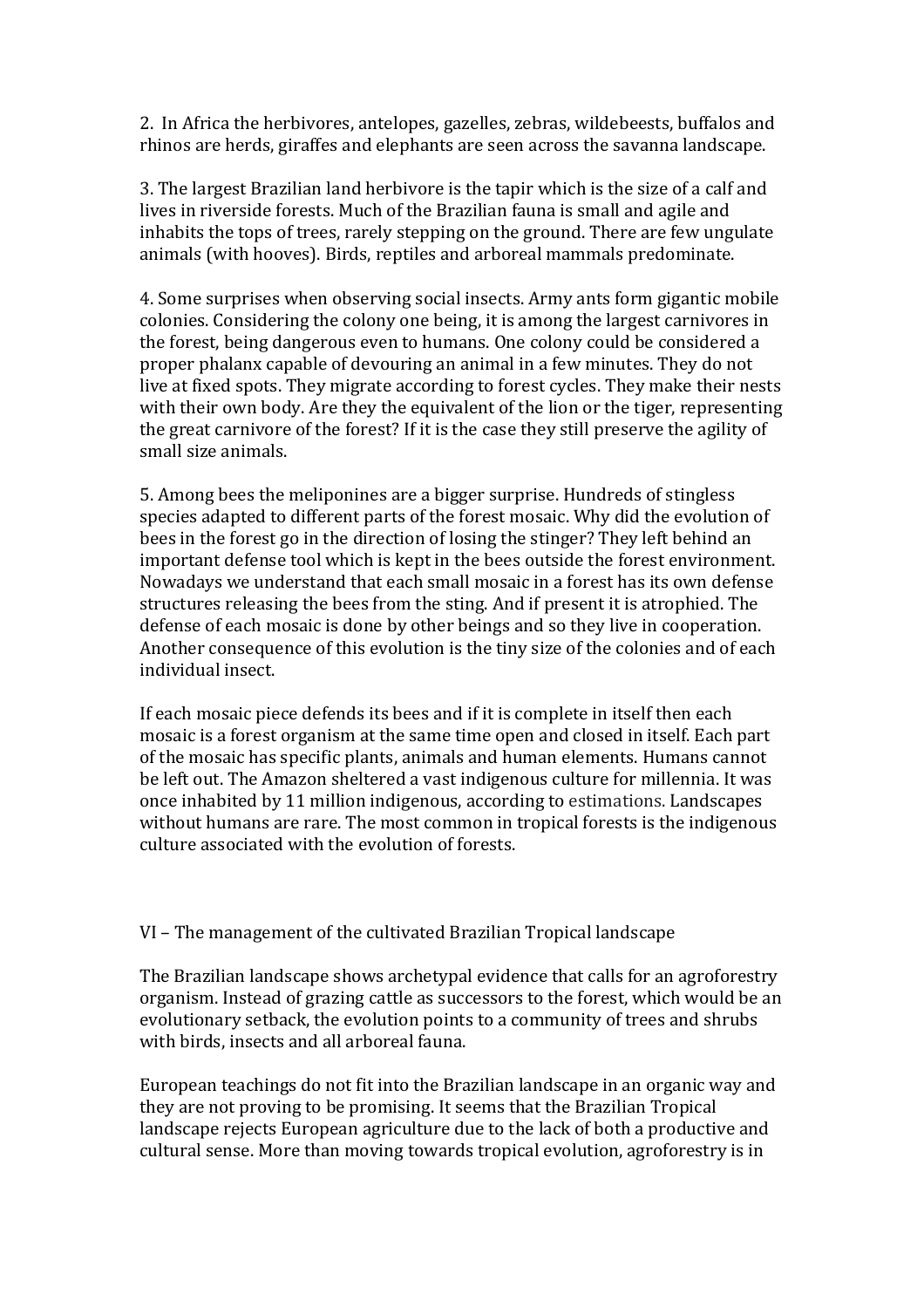line with the cultural aspect, being very well accepted and understandable to most Brazilians.

1. Guidelines for designing an Agroforestry Organism

- Trees and shrubs support soil productivity through the use of RCW ramial chipped wood.
- More durable green manures and broadleaf herbs are a complement to MRF by forming abundant biomass.
- Trees and shrubs act as windbreaks
- Native shrubs and broadleaf herbs complete the biodiversity. They are necessary to support part of the physiological comfort. Every group is an authentic polyculture and also a piece of the mosaic.
- Forest strips interspersed with crop polycultures.
- Tree strips provide the best distribution and availability of water for the crops photosynthesis.
- A light nitrogen deficiency and the abundance of useful micronutrients provide a full physiological fruit finish.
- The integration of several productive stratum: trees + shrub + herbaceous, shelters and supports many agents of biological control. Insects, social insects, spiders, birds and bats prevent the proliferation of pests.

# ATTACHMENT I

II – Analysing the biomes from North to South

The creation of an overview of the landscapes and biomes from the Northern Hemisphere, starting from the Polar Circle to the African Equatorial Zone, helps us to discover the main drivers of the vegetation and animal evolution pushed by heat and rain.

1. From the Polar Circle to broadleaf Forest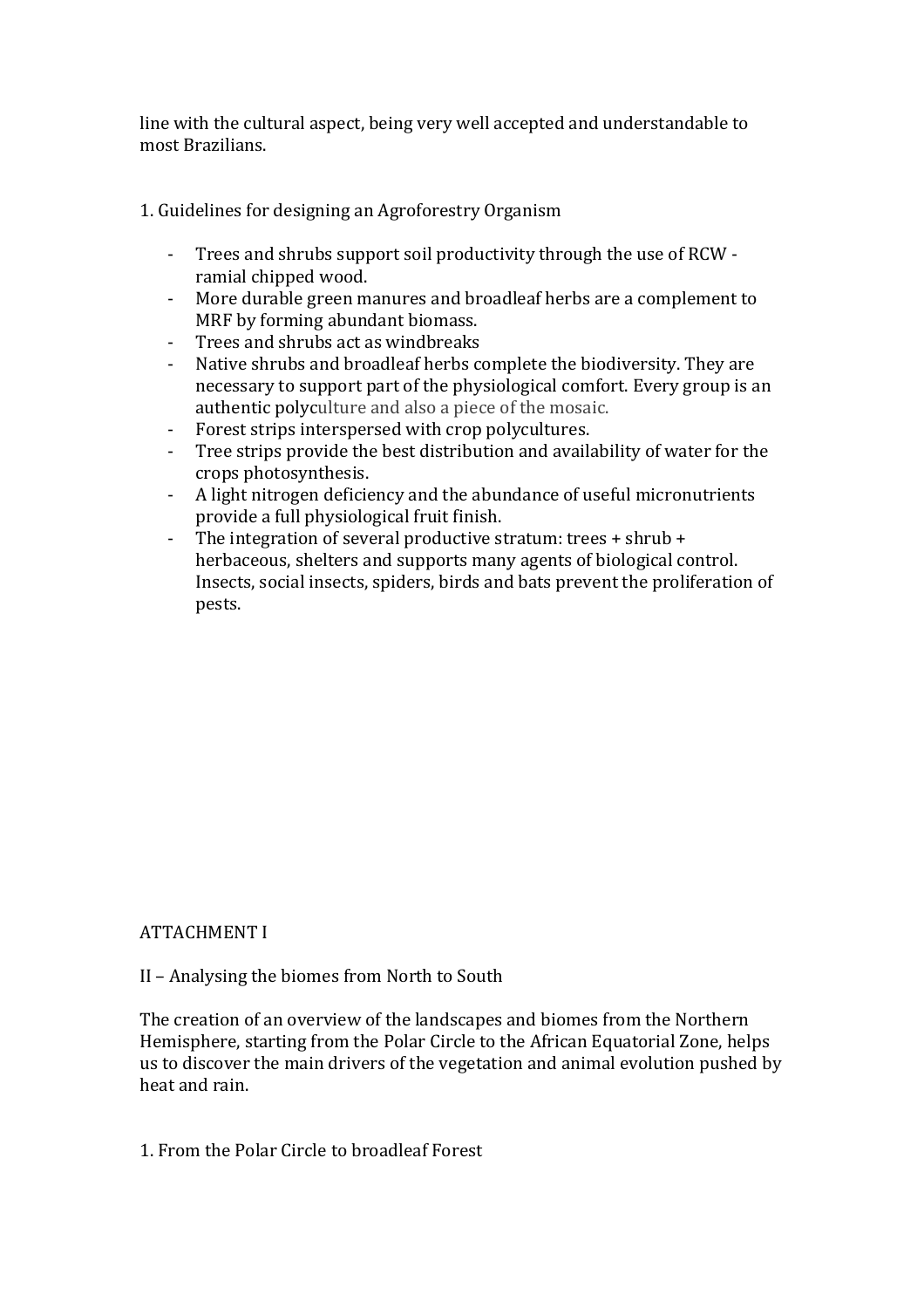If we look closely at the *Tundra* vegetation we will see a more or less dense herbaceous layer grazed by reindeers, elks and musks. That layer is streaked by bushes and tiny arbors, usually conifers (pine trees). Between the vegetation and the Cosmos we observe the sky with a sun closed by ever-present rain clouds. Definitely, the weather is not hot.

Traveling from the Polar Circle in direction to the temperate climate, we cross an immense pine forest in Sweden and Finland, the Taiga. Finally, in the latitudes of France and Germany, we reach the temperate broadleaf forests where nature points to the plant evolution: whitin little heat the grasses evolve to clumps, bushes until trees. "In each plant lives the will to become a tree" (Steiner).

#### ART researches and observations:

- 1. Moving from the Arctic to the Temperate climate the trees show up in the landscape.
- 2. The path of plant evolution goes through steps. It starts from lichens and mosses that rise a few centimeters above the ground giving space to grasses and bushes. Then appear the coniferous trees, the arbors and finally the broadleaf trees.

# 2. From broadleaf Forest to Savannah

The broadleaf forests of Central Europe form an intermediate landscape towards the Tropics. Leaving Southern Europe (Spain, France, Italy and Greece), the landscapes are characterized by the Mediterranean climate. There is a considerable increase in heat but not in rain. The lack of humidity causes a reduction in the height of the trees which are replaced by arbors. The landscape returns to the predominance of underbrush species and small trees such as Olive tree, Lebanon cedar and Chestnut trees.

The size of the plants is now decreasing due to the pronounced water deficit. The intense sunlight creates the right climate for the production of sweet grapes and aromatic herbs. Continuing to the South, the Mediterranean vegetation reveals itself as the Aurora of the Sahara desert.

With the successive increase in heat and decrease in rainfall, the Mediterranean landscape is transformed into a desert, which continues towards the warm South. With the increase in rainfall a little savanna is formed in the Sahel zone. This region is the transition from the Desert to the Savannah. The savannah can be described as a steppe landscape streaked by clusters of shrubs.

## 3. From the Savannah to the Tropical Rainforest

On the path towards the Equator, the dry savannah succeeds the Sahel and turns itself into a wet savanna as the rains increase. Now it is not the heat that is transforming the landscapes, but the rains. The water expands the size of the vegetation and the biodiversity grows with the vegetation.